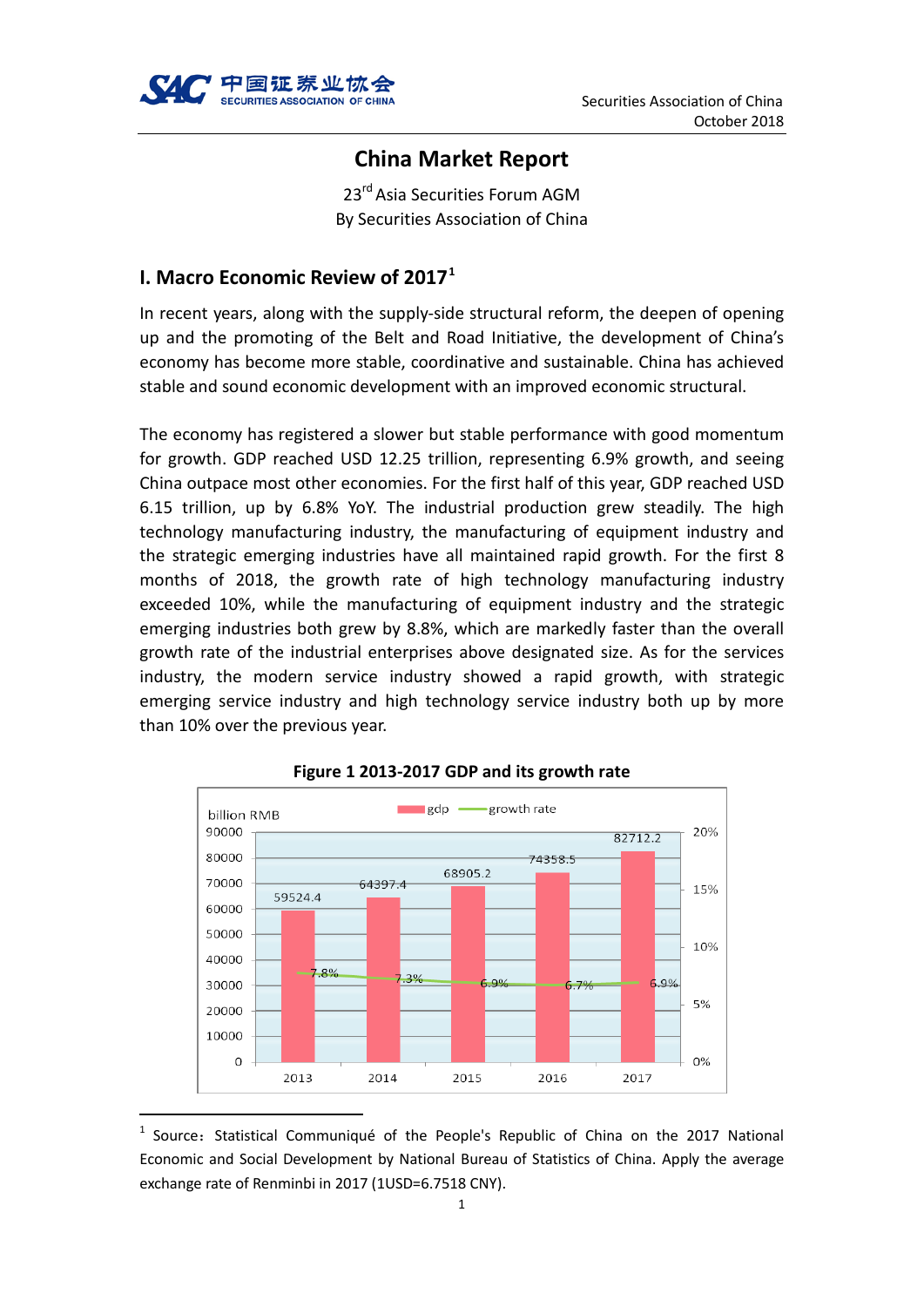

Source: National Bureau of Statistics of China

By the end of year, money supply of broad sense (M2) was USD24.83 trillion, reflecting an increase of 8.2 percent, which is 3.1%p lower than the previous year. Prices were stable, with the CPI rising by 1.6%, which is 0.4%p lower than the previous year .

## **II. Sound and Steady Development of the Multi-tiered Capital Markets**[2](#page-1-0)

#### **1. Multi-Tiered Equity Markets**

**Exchange-traded stock market.** As of the end of 2017, a total of 3,485 companies were listed on Shanghai Stock Exchange (SSE) and Shenzhen Stock Exchange (SZSE), with 433 new listings throughout 2017. Among all the listings, 1,872 companies were on the Main Board, 903 on the Small and Medium-Sized Enterprise Board (SME Board), and 710 on the ChiNext. The total market capitalization on the two stock exchanges stood at USD 8.4 trillion, up by 11.70% year-on-year. Total free-float market capitalization reached USD 6.65 trillion, up by 14.21% year-on-year and accounting for 79.23% of the total market capitalization  $-1.74$  percentage points higher than the level in 2016. The total market capitalization of the two stock exchanges by the end of 2017 was equivalent to 68.56% of China's GDP in 2016, ranking second in the world after the US.

419 A-share stocks were issued on SSE and SZSE in 2017, raising USD 246 billion in total, an 11.50% decrease from the year before. The total financing proceeds comprised USD 32.3 billion from initial public offerings, up by 33.78% YoY, and USD 213.6 billion from secondary offerings, down by 16.49% YoY. The total number of mergers and acquisitions transactions by listed companies was 2765 with trading amount USD 280 billion.

**National Equities and Exchange Quotations (NEEQ)**. As of the end of 2017, NEEQ admitted 11,630 companies with a total market capitalization of USD 731.6 billion. Of these companies, 1,353 were admitted to the innovation tier and 10,277 were admitted to the base tier. The NEEQ provides financing support for the medium,

-

<span id="page-1-0"></span><sup>2</sup> Source: "China Securities Regulatory Commission Annual Report 2017".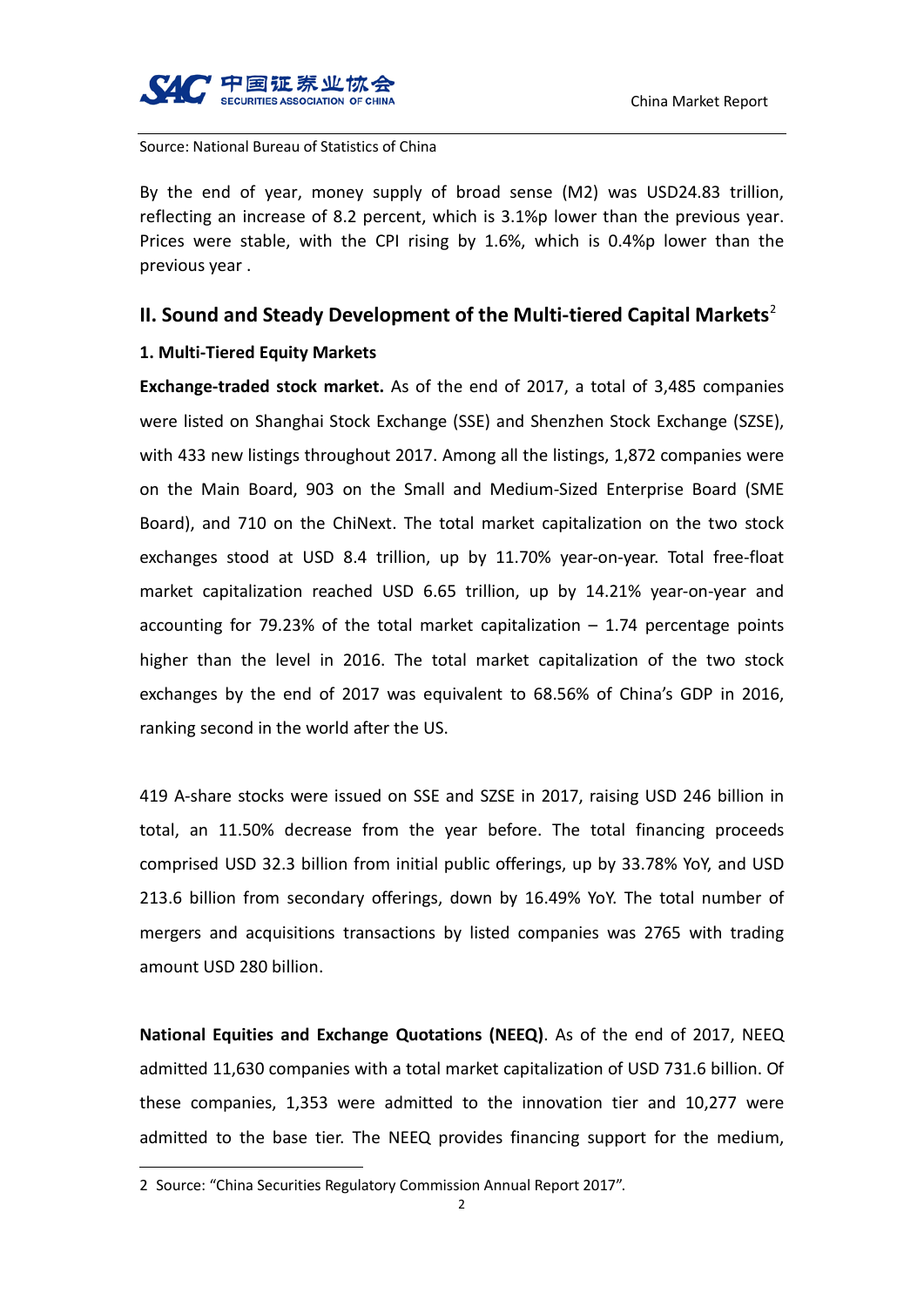

small, and micro-sized businesses.

**Regional Equity Trading Platforms.** The regional equity trading platforms are positioned to be private equity markets for medium, small and micro-sized companies at provincial-level administrative regions, a key component of China's multi-tiered capital markets as well as vehicles for local governments to integrate and implement supportive policies for medium, small, and micro-sized companies. By the end of 2017, 40 regional equity trading platforms were in operation, with 25,400 companies admitted and 80,000 on display, raising a cumulative USD 135.1 billion.

**2.Exchange-Traded Bond Market.** As of the end of 2017, the nominal value of outstanding exchange-traded bonds stood at USD 1.42 trillion, representing a year-on-year growth of 21.58%. A total of 2,433 bonds (including corporate bonds, asset-backed securities, local government bonds, and policy bank bonds) were issued on exchange-traded market in 2017, raising a gross total of USD 579.8 billion, up by 6.76% YoY, and a net total of USD 485.7 billion, up by 1.36% YoY, after principal repayment. In 2017, the exchange-traded bond market recorded USD 823.4 billion in spot transactions, a year-on-year growth of 8.44%. Repo transactions rose 11.40% to USD 38.54 trillion.

#### **3. Securities Firms**

There were 131 securities firms in operation at the end of 2017, with total assets of USD 0.91 trillion, net assets of USD 0.27 trillion and annual net profit of USD 16.73 billion. The total number of practitioners of securities industry is more than 350 thousand, up by 6% YoY.

#### **4. Two-way Opening-up of Securities Industry**

In November 2017, the Chinese government announced further opening-up policies to increase the foreign equity cap on securities firms, fund management firms and futures firms to 51% and to gradually remove restrictions on business scope of foreign-invested securities firms. The foreign equity cap will be removed entirely 3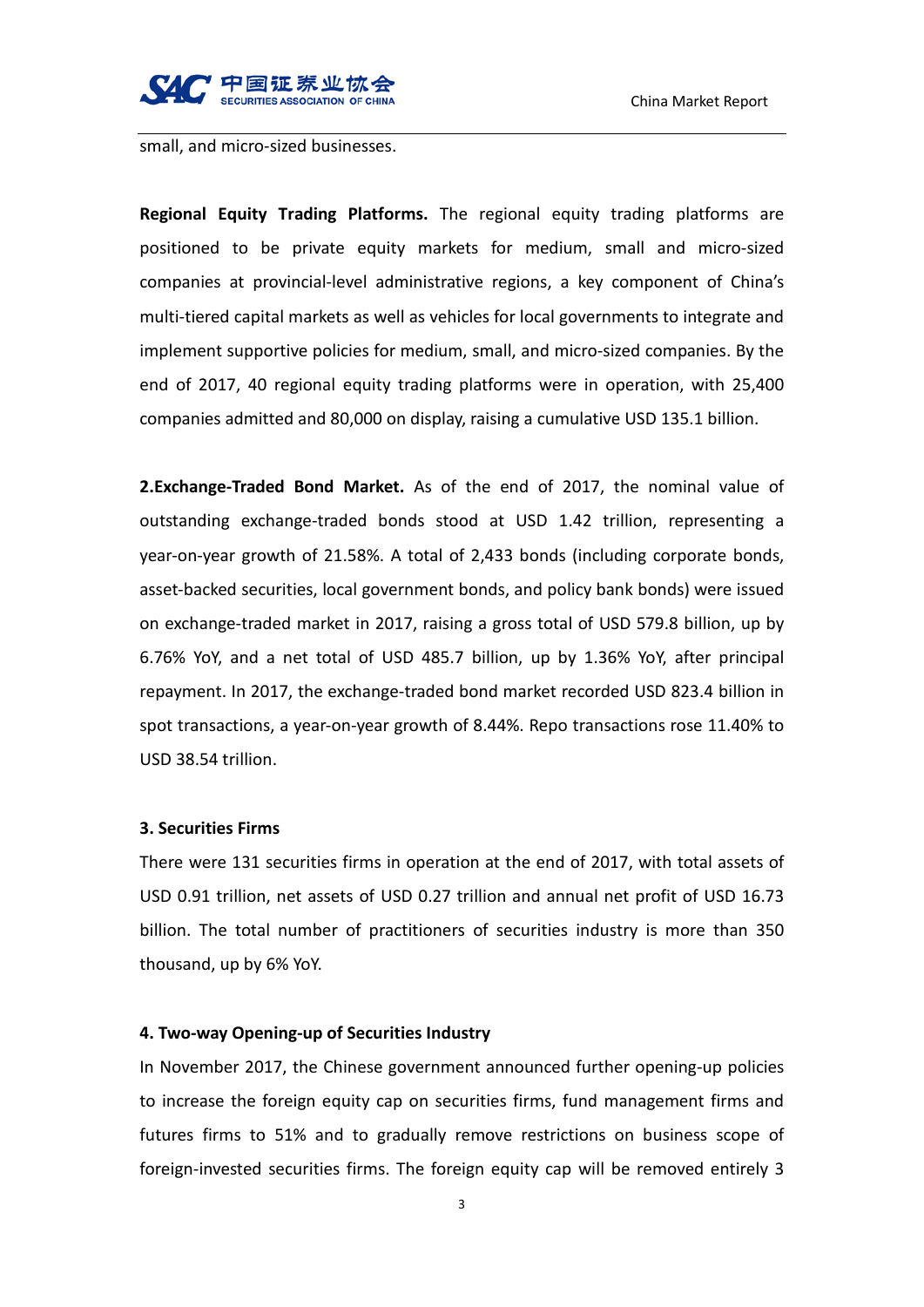

year later. By the end of 2017, there were 13 jointventure securities companies, 44 joint-venture fund management companies, and two joint-venture futures firms in China. 31 domestic securities companies and 24 domestic fund management companies set up or acquired 56 subsidiaries overseas. 20 domestic futures firms established 21 subsidiaries abroad.

Strengthening Cooperation with Belt and Road Countries. This year is the 5 year anniversary of the Belt and Road Initiative. To bolster financial services for Belt and Road projects, Chinese financial institutions have cooperated with financial institutions with Belt and Road countries and regions. In "going global", as of the end of 2017, 31 securities companies and 24 fund management companies had altogether established or acquired 57 business entities in Belt and Road countries and regions (55 in Hong Kong, 1 in Singapore, and 1 in Laos). In "bringing in", as of the end of 2017, CSRC had approved 32 institutions from 8 Belt and Road countries including Singapore, Brunei, Malaysia, and Thailand to participate the QFII scheme, with a cumulative approved investment quota of around USD14.9 billion. The RMB Qualified Foreign Institutional Investors (RQFII) pilot now covers six Belt and Road countries including Singapore, Qatar, and Hungary, with a total investment quota of USD 48.9 billion.

#### **III. Challenges lying ahead**

Although China's capital market has made rapid progress in recent years, it is still facing some challenges. Major ones are as follows:

## **1.The rapid development of financial industry requires the strengthening of regulatory coordination**

The last decade has witnessed the fastest development of China's financial industry, with the increasing business relevance of different financial institutions and the emergence of new financial forms. The rapid growth of the financial industry also brings new risks across industries and markets which bring more challenges to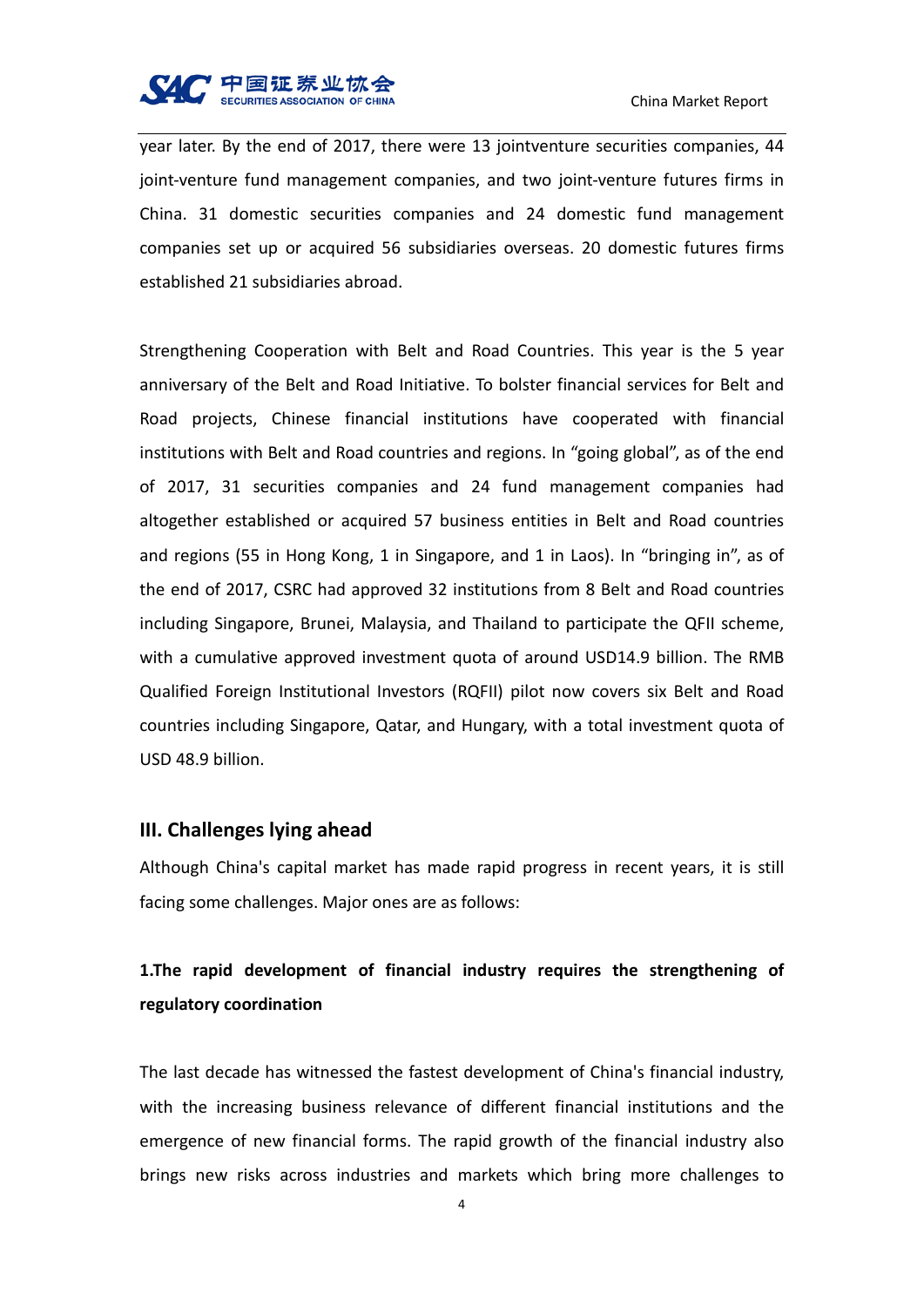

financial regulation. Therefore, the Chinese government has proposed to strengthen the overall coordination of financial supervision to improve the supervision of shadow banks, Internet finance and financial holding companies and further improve financial surveillance.

Meanwhile, it is also a hot topic of using regulatory technology (Regtech) to improve supervision efficiency in recent years. Recently, China Securities Regulatory Commission (CSRC) issued the "CSRC Overall Construction Plan of regulatory technology", which proposed that based on the strengthening of electronic and network supervision, applying big data, cloud computing, artificial intelligence (AI) and other high-tech approaches to provide comprehensive and accurate data and analysis services for securities regulation, with the aim to form an overall and whole process support to securities regulation. This will lead to new regulation models and by doing so, the regulatory authorities are able to achieve real-time monitoring of market operation and identify abnormal trading behaviors.

# **2. The opening up of capital market puts forward higher requirements for the governance of listed companies.**

In 2018, China's securities market accelerated its pace of opening up: the CSRC issued "Measures on the Administration of Foreign-funded Securities Companies" to promote the opening up of the securities and futures industry; the expansion of the daily trading volume of Shanghai-HK Connect and Shenzhen-HK Connect; the incorporation of A-shares into MSCI index and the A-share account opening policy for foreign investors to enrich the capital market investors etc. With the wider opening up of the capital market, the entry of foreign investors proposed higher requirements on the corporate governance of listed companies, among which ESG (Environmental Social Responsibility and Corporate Governance Assessment) investment is one of the most important investment concepts. Now more than 20% of the assets in the main markets of Europe and the United States take ESG into consideration. ESG is the framework for overseas investors to choose the target, which is divided into three